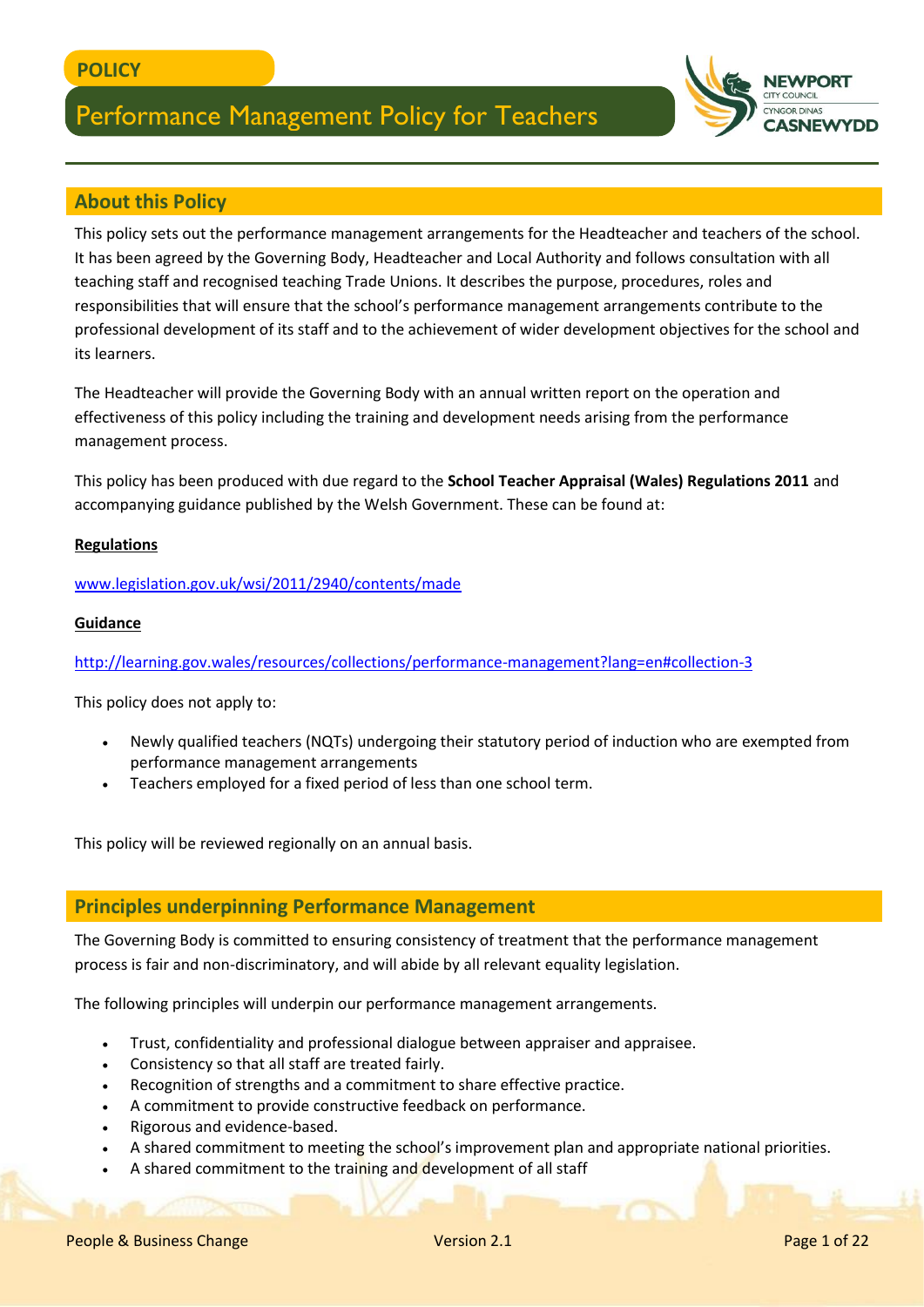

The performance management/appraisal process is developmental and supportive and intended to foster professional dialogue between colleagues.

The Governing Body recognise the entitlement of a work/life balance for teachers and the head teacher as established within the School Teachers' Pay and Conditions Document (STPCD). Consequently, the policy has been workload impact assessed (**see Annex A**) and the school will organise all performance management activities within directed time but not within planning, preparation and assessment (PPA) time.

The Governing Body is committed to ensuring that the performance management process is fair and nondiscriminatory.

#### **Professional Standards**

NQTs are required to evidence that they meet all of the lower descriptors (induction level) for teaching within the five standards in order to complete their induction.

Practising teachers and leaders must continue to meet each of the five professional standards as they fulfil their work. Beneath each of the five standards there are a number of elements supported by a range of descriptors. These are for practitioners to explore in a developmental way – not as a checklist – by showing what sustained highly-effective practice looks like and providing a focus for career-long professional learning.

The relevant professional standards can be found at:

[www.wales.gov.uk/topics/educationandskills/publications/circulars/practitioners/?lang=en](http://www.wales.gov.uk/topics/educationandskills/publications/circulars/practitioners/?lang=en)

#### **Timing of the Performance Management Cycle**

The school's annual performance management cycle will start on **[insert date]** and be completed by **[insert date]**.

The appraisal cycle has been timed to link with the school's annual planning cycle.

#### **Appointment of Appraisers**

The Headteacher will appoint an appraiser for every teacher in the school.

The Headteacher should consider who has the best overview of the teacher's work and, where necessary, the ability to provide suitable support throughout the annual cycle. Appraisers should be familiar with performance management procedures, the school performance management policy and the school improvement plan. The teacher should be consulted on who will be appointed as their appraiser. The Headteacher should also take into account the potential workload for the appraiser to carry out the appraisal and provide suitable support. The appraiser will conduct all aspects of the review, including pay recommendations for teachers who are eligible.

Teachers and the Headteacher have the right to object to an appraiser on the grounds of consistency and fairness.

The Headteachers appraisal will be carried out by a panel consisting of: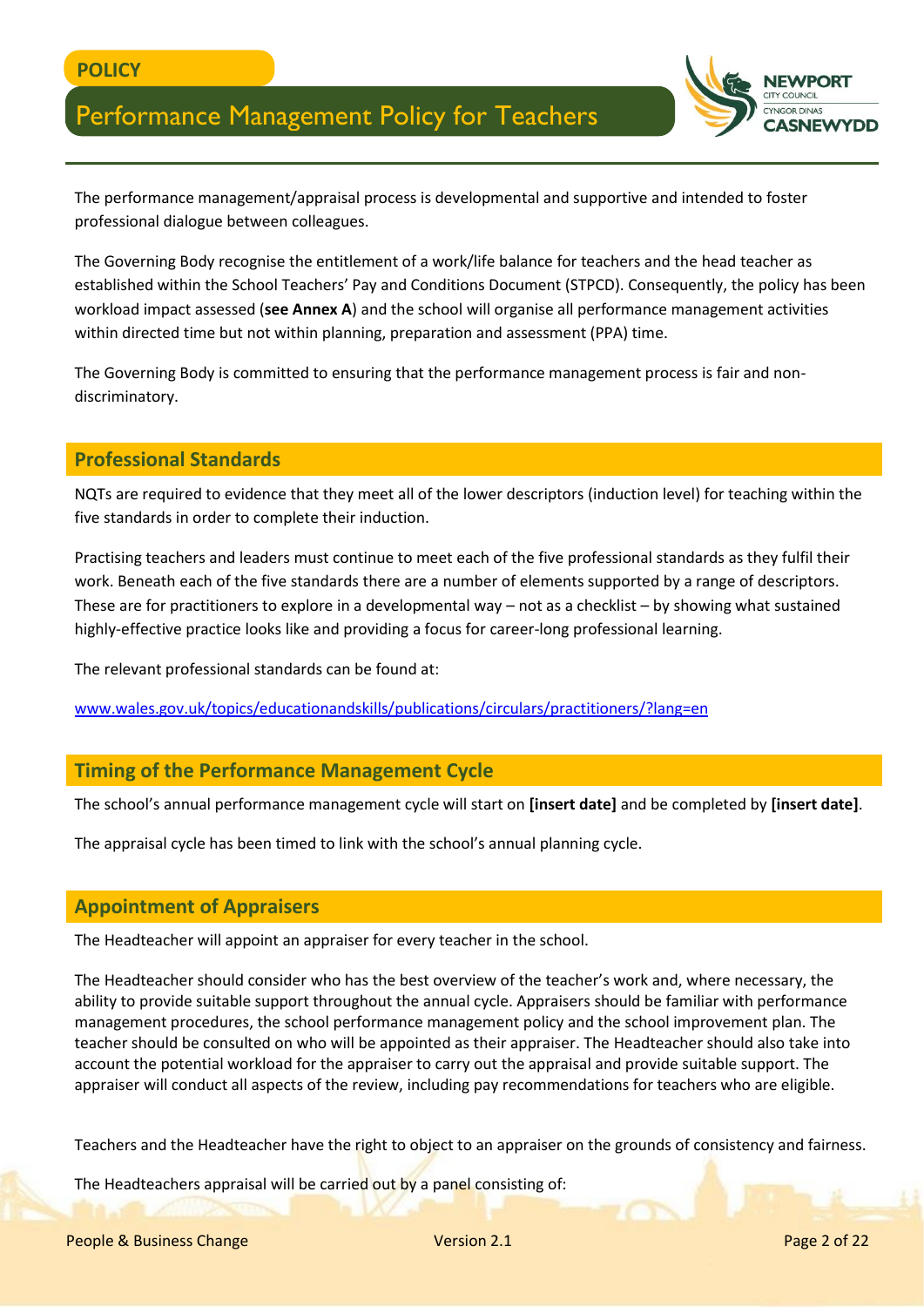

- At least two governors appointed by the Governing Body
- One or two representatives appointed by the Local Authority.

In line with the STPCD section 3, paragraph 21, in which the Collaboration Regulations (51) refer to Headteachers with temporary responsibility for more than one school establishment, their appraisal will be carried out by a panel consisting of:

- At least two governors, one appointed by each Governing Body
- One or two representatives appointed by the Local Authority

This joint panel should have delegated power to deal with the pay and performance management of the Headteacher and other relevant staffing issues.

Where this model policy is being used in a school where teaching forms a significant proportion of a Headteacher's role, consideration should be given to the inclusion of an appraiser with Qualified Teacher Status.

### **The Performance Management Plan**

Performance management will be a continuous cycle throughout the year involving three stages of planning, monitoring performance and reviewing performance. The performance management objectives set for the year must be linked to the school improvement plan.

The appraiser(s) will meet with the teacher/Headteacher at the start of the cycle to plan and prepare for the annual appraisal. On the understanding that the planning meeting is a separate process this meeting may be combined with the review meeting held at the end of the previous cycle.

All performance management activities will take place within teachers' directed time, but not within a teacher's PPA time.

Teachers and Headteachers will have no more than three objectives (**see Annex C**)

The meeting will seek to agree the following:

- Objectives for the cycle and professional development activities to support achievement of the objectives;
- Identify any need for additional support, training or development and how this will be met.
- Monitoring procedures, including arrangements for observation of teaching on at least one but no more than three occasions with at least one of the three must be undertaken by the appraiser. The other two lesson observations can, at the request of the teacher at the planning meeting, be undertaken by a member of the Senior Leadership team or external advisers; and
- Any sources of information and data relevant to the objectives these should include an up-to-date practice, review and development (PRD) record and data/information drawn from existing sources, e.g. School Development Plan, Post Inspection Action Plan, etc. Teachers are encouraged to use the Professional Learning Passport on the Education Workforce Council (EWC) website.

Guidance on classroom observation is provided at **Annex F** and the Welsh Government protocol on classroom observation is provided at **Annex H**.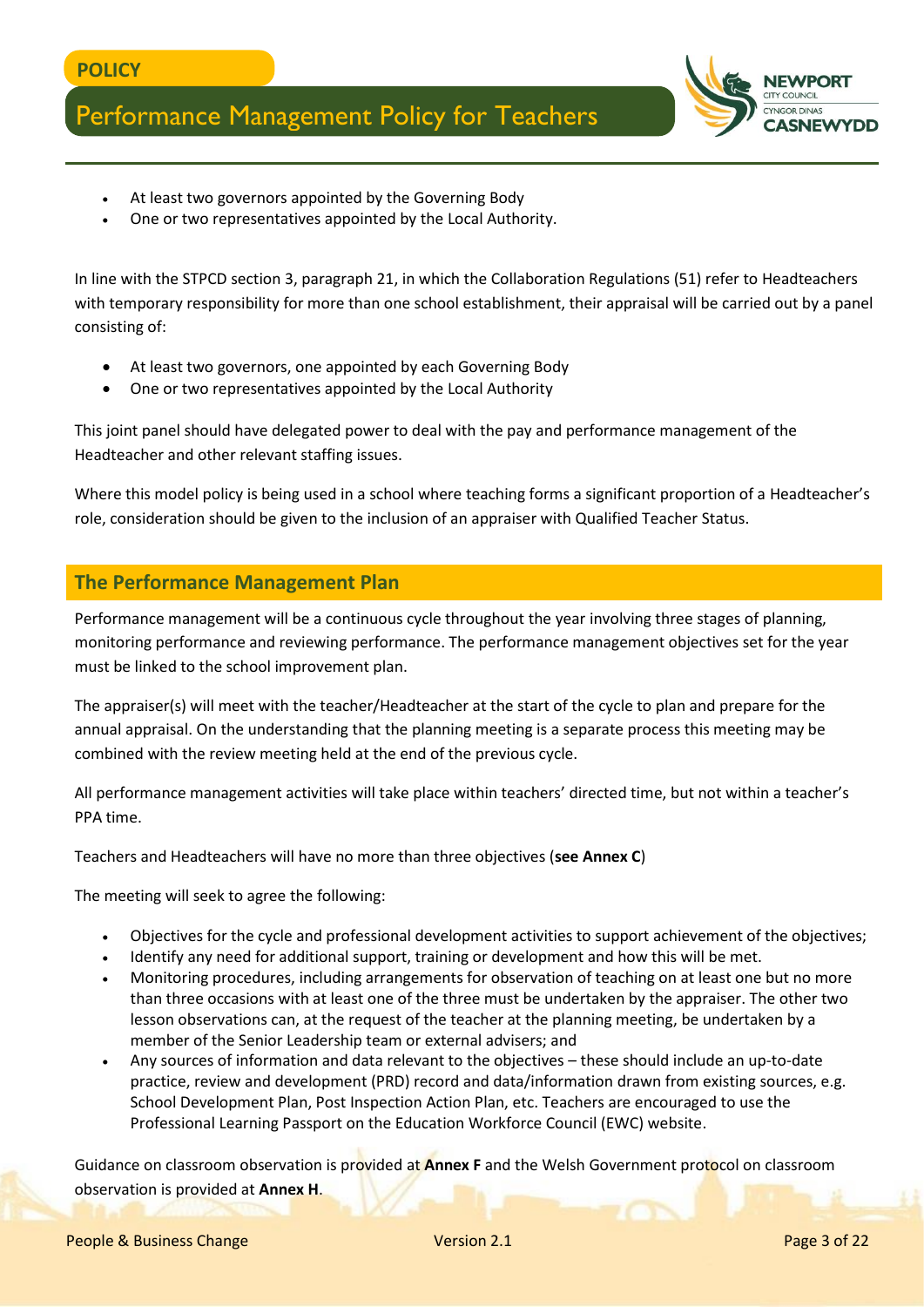

The PRD record should be a short, concise document. A template for the PRD Record is at **Annex B**. The PRD record is a personal record held by an appraisee but it will be required for use in the review meetings and should inform the planning meeting for the next cycle.

A template for recording the objectives is at **Annex C**.

In the case of the Headteacher's performance plan only, the Chair of the Governing Body will provide, on request, a copy of the Headteacher's objectives to Estyn.

The arrangements for monitoring performance against the objectives, including the use of observation, will be decided during the planning meeting and recorded by the appraiser(s).

The focus and timing must be agreed during the planning meeting and recorded in the performance management /appraisal planning statement.

The appraisee and appraiser(s) will keep progress under review throughout the cycle including the use of informal discussion as well as the more formal arrangements specified in the planning meeting. The PRD Record will provide a focus for these discussions.

#### **Objectives**

As appropriate, all teachers, including the Headteacher, may have a whole-school objective or a team objective.

Although performance management is an assessment of overall performance of teachers and Headteacher, objectives cannot cover the full range of a teacher's roles/responsibilities. In addition, the professional standards should be looked at as a whole to provide a backdrop to the discussions to identify areas of strength and areas for further development.

Objectives will, therefore, focus on the priorities for an individual for the cycle. At the review stage it will be assumed that those aspects of an appraisee's roles/responsibilities not covered by the objectives, or any revisions to the objectives that may have been made during the cycle, have been carried out satisfactorily.

An appraiser must not obtain information from any other person, whether written or oral, relevant to an appraisee's performance without the consent of the appraisee.

In the case of the Headteacher's performance plan only, the Chair of the Governing Body will provide, on request, a copy of the Headteacher's objectives to Estyn.

#### **Monitoring Objectives**

The arrangements for monitoring performance against the objectives, including the use of observation, will be decided during the planning meeting and recorded by the appraiser(s).

The appraisee and appraiser(s) will keep progress under review throughout the cycle including the use of informal discussion as well as any agreed formal arrangements specified in the planning meeting. Informal discussion to consider progress and support required is considered good practice, and may be a feature of good professional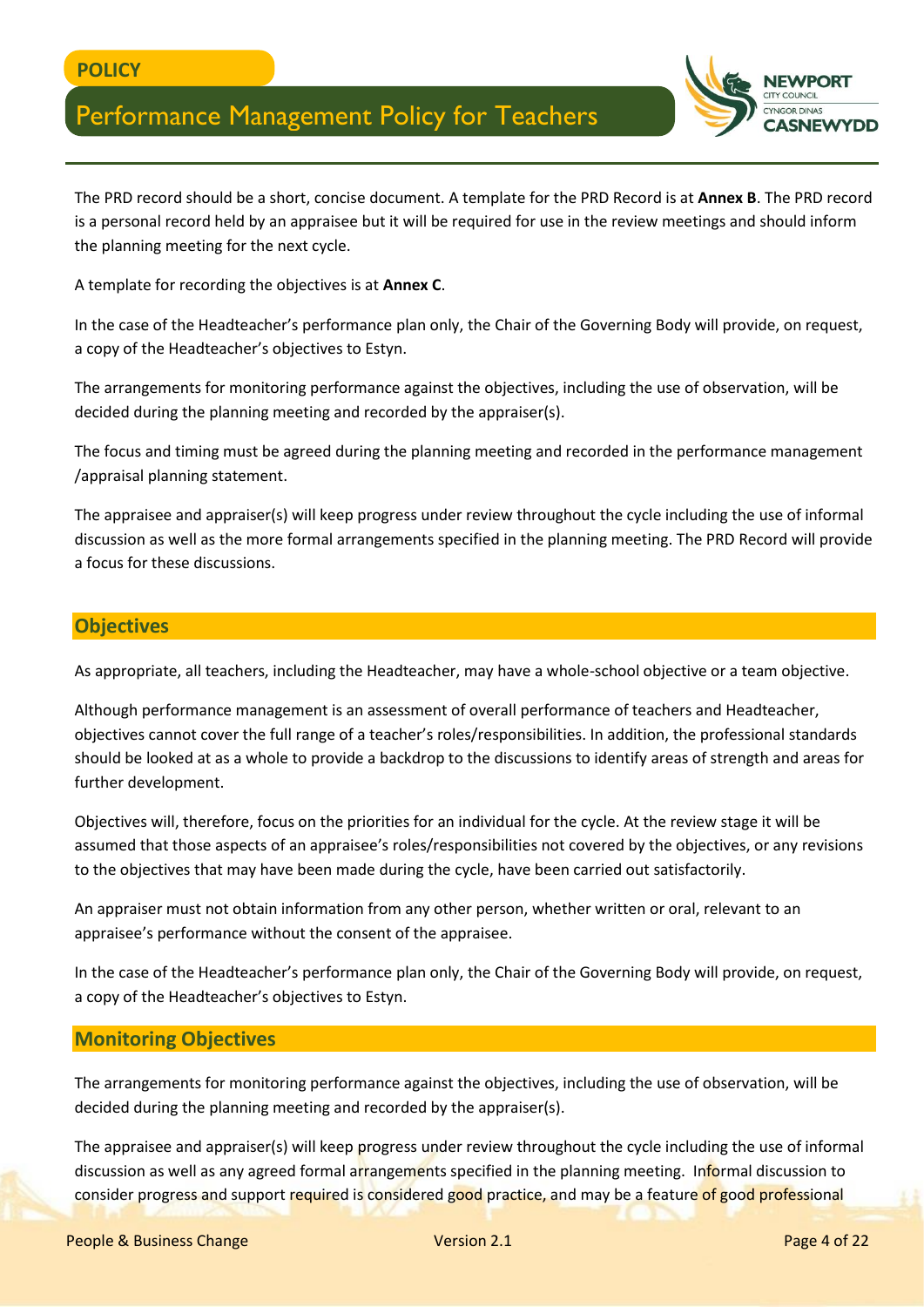

relations between colleagues. Any informal meetings should be recorded at the planning meeting and will generally focus on providing feedback following lesson observations. The PRD Record will provide a focus for these discussions but does not form part of the Appraisal Statement.

Where an appraisee has been absent for a significant period of time due to sickness absence or maternity leave, their objectives should be reviewed on their return and altered if deemed appropriate. The appraisee may provide evidence from the 3 previous years to show achievement of objectives where absence due to maternity leave or long term sickness absence has occurred.

#### **Classroom Observation**

The Governing Body is committed to ensuring that classroom observation is developmental and supportive and that those involved in the process will:

- Carry out the role with professionalism, integrity and courtesy;
- Evaluate objectively;
- Report accurately and fairly; and
- Respect the confidentiality of the information gained.

No more than 3 classroom observations will be conducted as part of the Performance Management process, with the total time not exceeding 3 hours. A minimum of one observation each year by the appraiser is required for all teachers for the purpose of performance management.

In addition, all formal lesson observations undertaken will take place under the provisions outlined in this Performance Management Policy. Information arising from these lesson observations can be used to support general school self-evaluation, helping to identify general whole school improvement priorities.

In some circumstances it will be appropriate for another person with QTS other than the appraiser to undertake observation. The person will report to the appraiser. Such occurrences will be agreed in advance with the teacher, and included in the planning statement.

The focus of the observations for performance management purposes must relate to the appraisee's objectives as agreed and set out in the planning statement.

A template for lesson observation feedback is provided at **Annex G**, and the guidance on classroom observation is included at **Annex F**. The Welsh Government classroom observation protocol is provided at **Annex H**.

#### **Teacher's Responsibilities**

Throughout the course of the appraisal cycle the teacher must keep an up-to-date record of:

- The teacher's own assessment of performance against the objectives recorded in the statement of objectives.
- Particulars of any professional development activities undertaken or other support provided and how this is contributing to achievement of the objectives.
- Particulars of any factors which the teacher considers are affecting performance against the recorded objectives.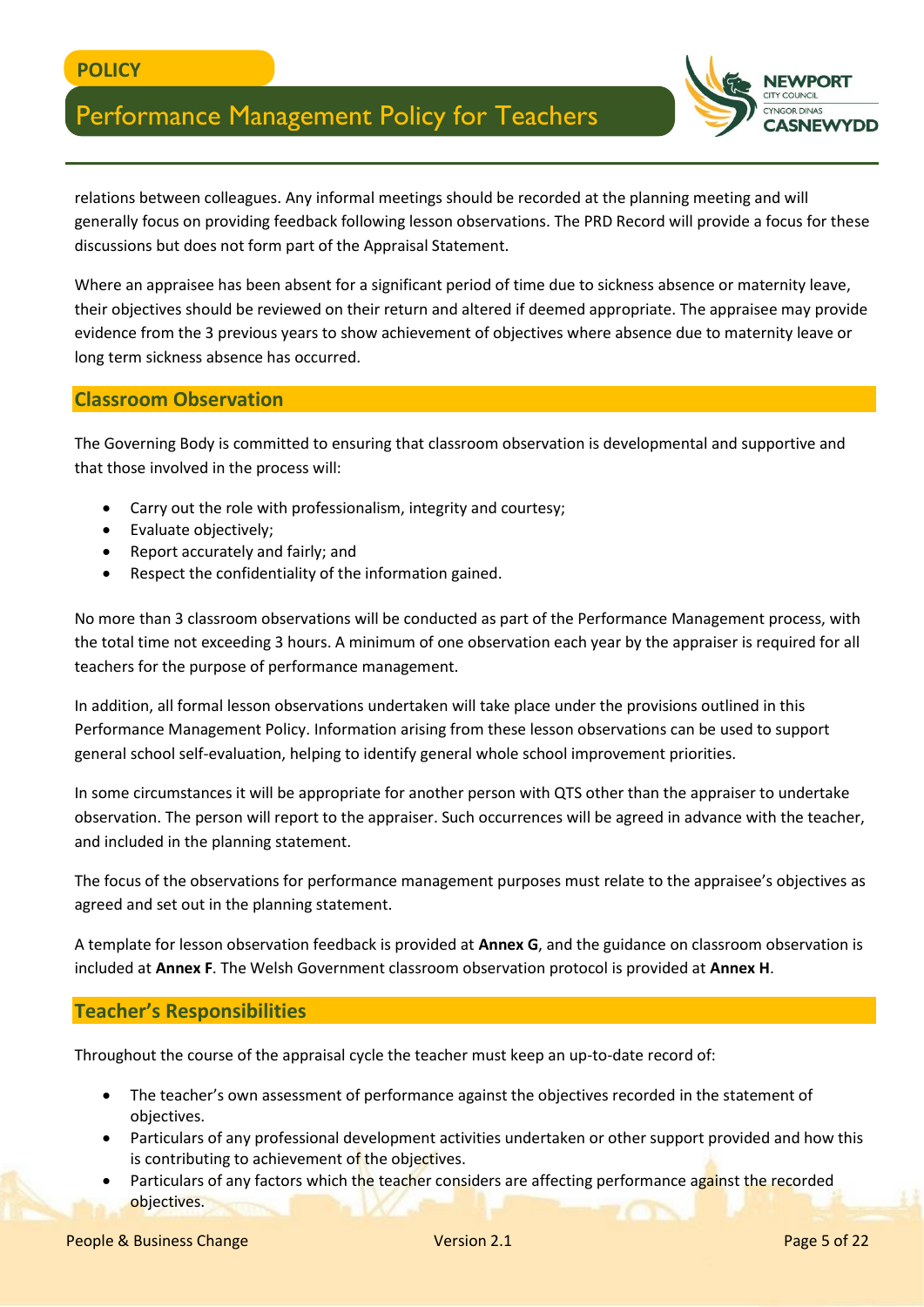• Standards that are relevant to the teacher and evidence of how they met the standard.

Teachers are encouraged to use the Professional Learning Passport on the EWC website.

#### **The Review Meeting**

At the end of the performance management cycle a formal review meeting will be held where the appraiser and appraisee will discuss achievements, any areas for improvement and professional development activities. On the understanding that the planning meeting is a separate process, this meeting may be combined with the planning meeting for the next annual cycle.

The PRD record will provide a focus for the review meeting.

The purpose of the review meeting will be to:

- Assess the extent to which the appraisee has met their objectives, taking into account any factors which the appraisee considers are affecting performance against the objectives
- Determine whether there has been successful overall performance in confirming the appraisee continues to meet the relevant professional standards
- If necessary, identify the need for additional support, training or development and how this will be met.
- Where applicable, make a pay recommendation in relation to the objectives

Good progress towards the achievement of a challenging objective will be assessed favourably. The appraisee can provide evidence from the previous 3 years to show achievement of objectives

The five Professional Standards for Teaching and Leadership should be used by the appraiser as a backdrop to help make a professional judgement about the overall effectiveness of the teacher's performance in demonstrating that they continue to meet the standards.

No information may be sourced from another person either written or verbal without the consent of the appraisee.

#### **The Appraisal Review Statement**

Within ten school days of the review meeting the appraiser(s) will provide the appraisee with a written statement of the main points made at the review meeting and the conclusions reached. Annexed to the statement will be a summary of professional development needs and an indication of how these might be met.

The appraiser will seek to agree the final wording of the appraisal statement with the appraisee.

The appraisee may, within ten school days of receiving the final appraisal statement, add comments in writing. These comments will then form part of the statement.

**SNEW**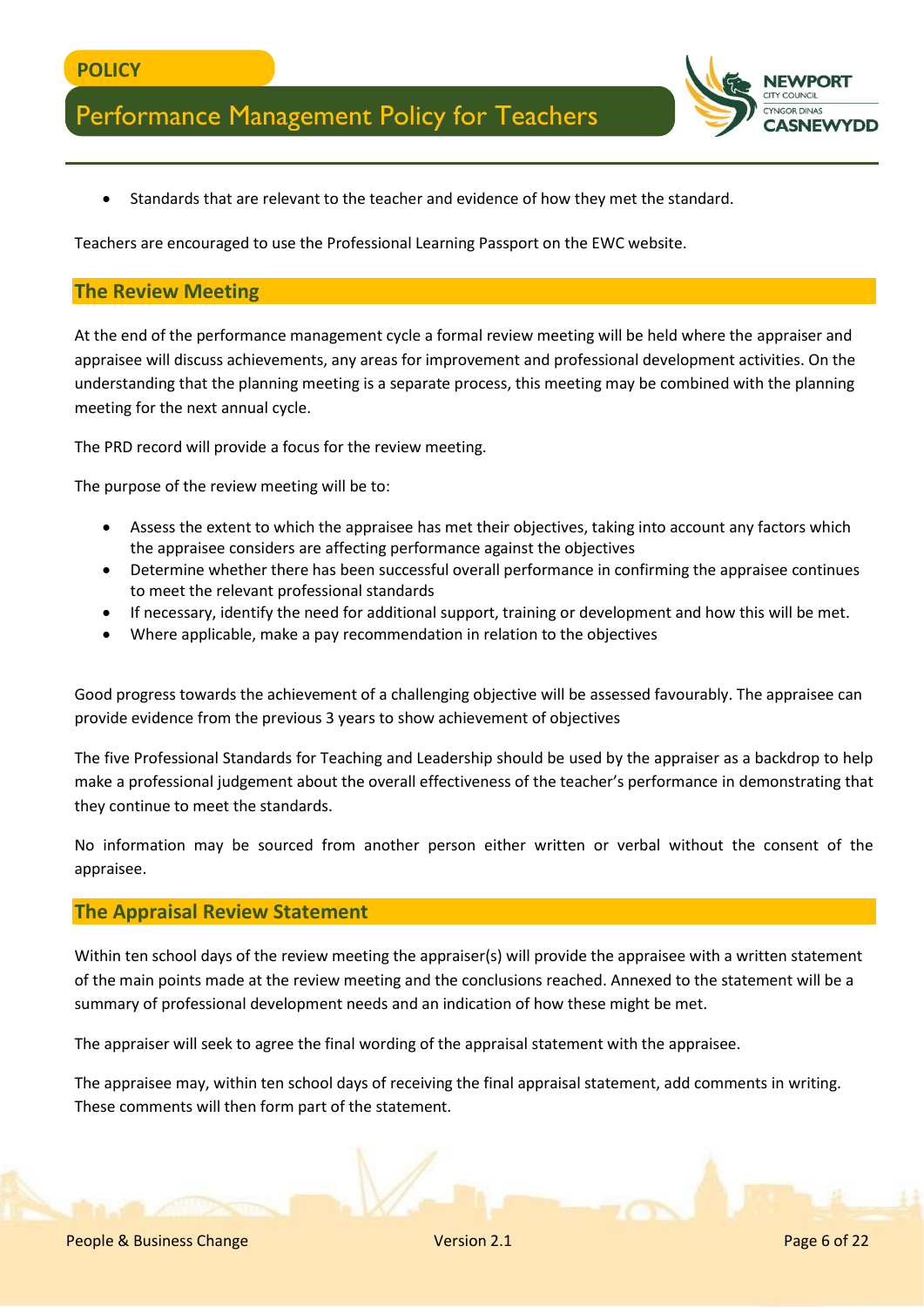# **SNFW**

### **Use of Appraisal Statements**

The whole performance management process, the statement of objectives, the Appendix on training needs and the appraisal statement are personal and confidential documents and will be kept in a secure place. The Performance Management Review Statements are confidential to the Headteacher, appraiser and the appraisee. The provisions of the Data Protection Act will be followed at all times. A template for the 'Appraisal review statement' is at **Annex D**.

#### **Teachers**

The appraiser must give a copy of the appraisal statement to the appraisee and to the head teacher. In turn, the Headteacher will, on request, provide a copy to:

- The appraiser
- An appeals officer
- Any governors responsible for making decisions or giving advice on matters in relation to pay.

Where the appraisee is eligible for pay progression under the School Teachers Pay and Conditions Document (STPCD) the appraiser will provide a recommendation on pay progression to the Headteacher in line with provisions of the STPCD (**see Annex E**).

The Headteacher will provide a copy of the annex to the appraisal statement detailing professional development needs to the person with whole-school responsibility for planning provision for training and development.

The appraisal statement will be kept by the Headteacher in a safe and secure place until at least three years after the next appraisal statement has been finalised.

#### **Headteacher**

In the case of the Headteacher's performance management the appraisers will give copies of the appraisal statement to the Headteacher, the Chair of the Governing Body and the Chief Education Officer. Appraisers will also, on request, provide a copy to any governors responsible for making decisions or giving advice on matters in relation to pay.

The Chair of the Governing Body will also provide, on request, a copy of the Headteacher's appraisal statement to:

- Any officer designated by the Chief Education Officer responsible for the performance of Headteachers
- Any appeals officer

The Chair of the Governing Body will provide a copy of the annex to the appraisal statement detailing professional development needs to the person with whole-school responsibility for planning provision for training and development.

The appraisal statement will be kept by the Governing Body in a safe and secure place until at least three years after the next appraisal statement has been finalised. The Headteacher will also keep a copy of the appraisal statement for the same period of time.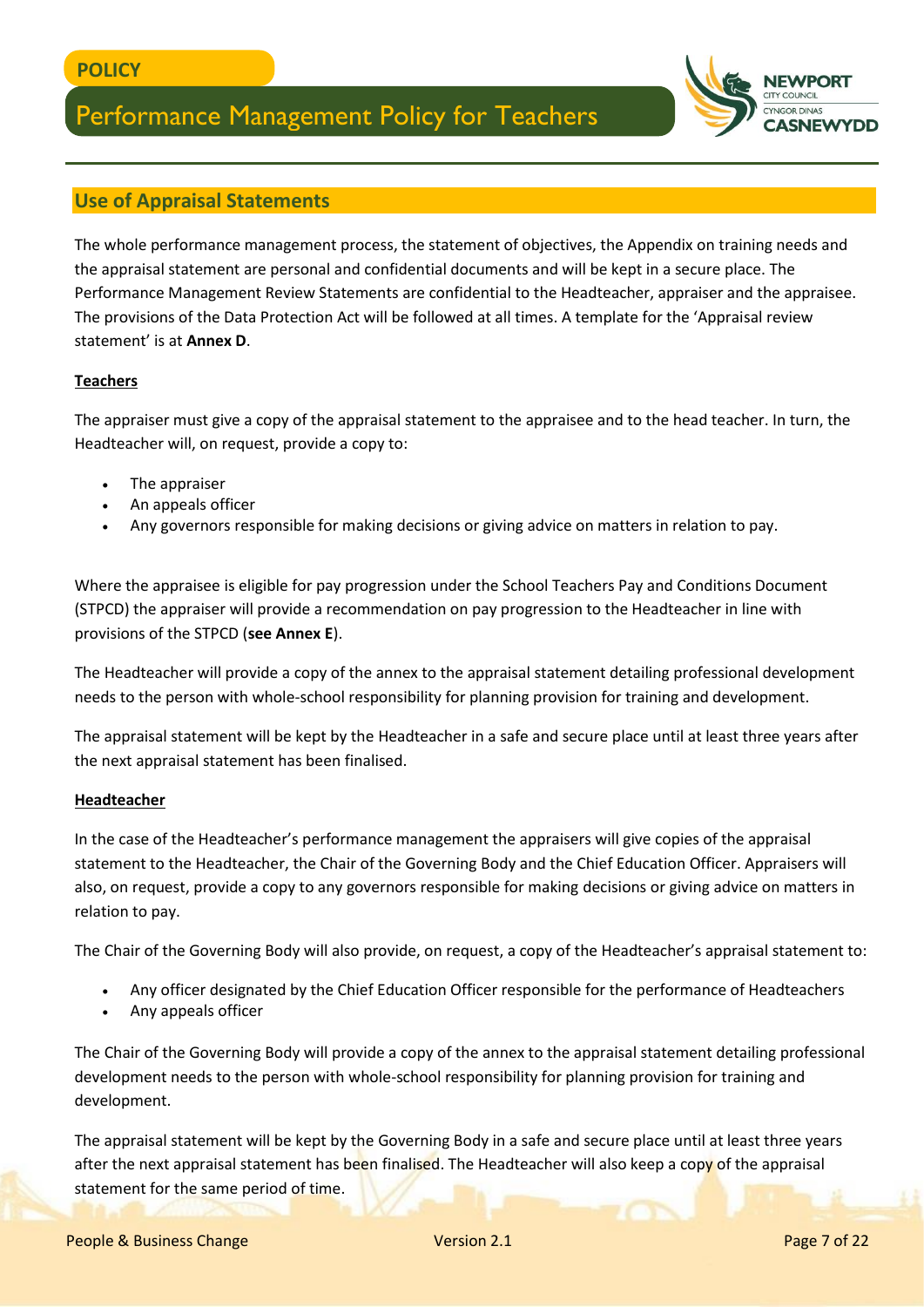

Information from the Headteacher's appraisal statement may be taken into account by the Governing Body (or its committees) in matters relating to the promotion, discipline or dismissal of the Headteacher or in relation to any discretion over pay.

#### **Pay Progression Recommendations**

For detailed information on pay progression, please refer to the school's Pay Policy. For the purposes of the link to performance management, pay progression recommendations must be made by the appraiser(s) for eligible teachers, including the head teacher when applicable, as a result of their performance management review when teachers, or head teachers, have met or made significant progress towards meeting their objectives (**see Annex D**). The performance review at the end of the cycle must be the only source of evidence teachers, and head teachers, require supporting pay progression. However, should teachers, or head teachers, wish to submit additional evidence they can do so, but they will not be requested or directed to submit additional evidence or penalised if they choose not to do so.

#### **Appeals**

The appraisee may appeal against the appraisal statement within ten school days of receiving the appraisal statement. An appeals officer or, in the case of the Headteacher, an appeals panel will be appointed to conduct a review.

The appeals officer in relation to such an appeal must be the Headteacher, except where the appraiser is the Headteacher, when the appeals officer must be the Chair of the Governing Body.

**All appeals will be conducted in accordance with** [The School Teacher Appraisal \(Wales\) Regulations 2011](http://www.legislation.gov.uk/wsi/2011/2940/contents/made) and the associated Welsh Government guidance.

In summary, the appeal process will involve the following stages.

- Appraisee lodges appeal with the Governing Body.
- Appeals officer/panel appointed.
- Appeals officer/panel provided with copy of appraisal statement within five school days of receiving notice of appeal.
- Appeal review will be carried out within ten school days of receiving appraisal statement.
- The appeals officer/panel must take into account any representations made by the appraisee. The appraisee is entitled to representation by a work colleague or trade union representative at a meeting or hearing.
- The appeals officer/panel may then decide that:
	- o The appraisal has been carried out satisfactorily
	- o With the agreement of the appraiser(s), amend the appraisal statement
	- o Order that a new appraisal be carried out.

If there is a determination for a new appraisal, the process should take no more than fifteen school days.

The appeals officer/panel cannot determine that: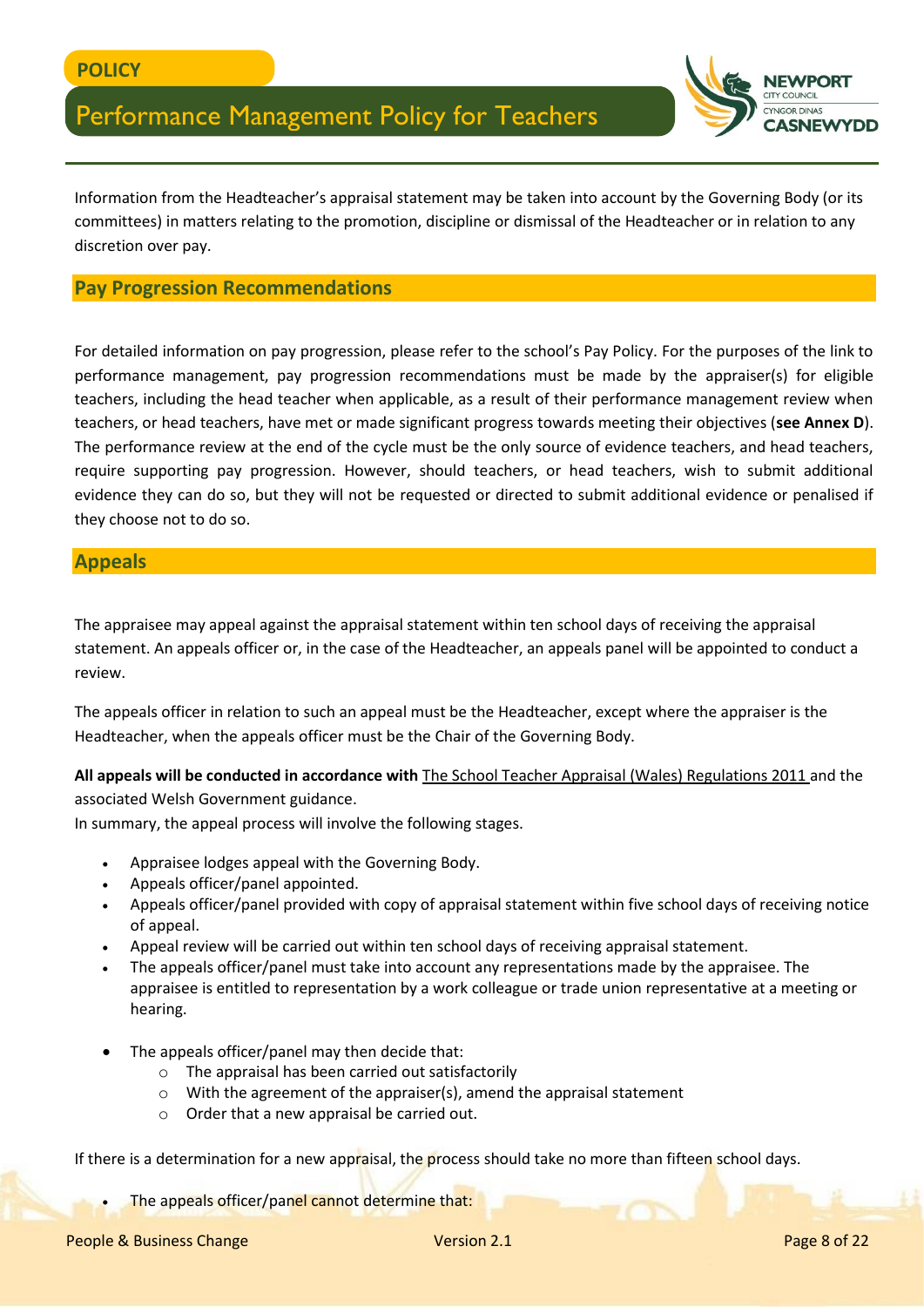

- o New objectives can be set.
- o Existing objectives be revised.

#### **Preventing Underperformance**

Effective line management arrangements, including the effective use of the procedures outlined in this policy, will help prevent underperformance through early identification, support and intervention.

The performance management procedures set out in this policy, including the review meeting and appraisal statement; do not form part of any disciplinary, competency or capability procedures.

#### **Training and Support**

The school's continuing professional development (CPD) programme will be informed by the training and developmental needs identified in the training annex of the appraisee's planning and review statements.

The Governing Body will ensure in the budget planning that, as far as possible, appropriate resources are made available for any training and support agreed for appraisee's.

An account of the training and developmental needs of teachers, including the instances where it did not prove possible to provide any agreed CPD will form part of the Headteacher's annual report to the Governing Body about the operation of the performance management process within the school.

Appraisee's will not be held accountable for failing to make good progress towards meeting their performance management objectives where the support recorded in their planning statement was not provided.

All appraisers will be provided with training to enable them to discharge all aspects of their role appropriately and effectively.

#### **Monitoring and Evaluation**

The Governing Body and the Headteacher will monitor the operation and effectiveness of the school's appraisal arrangements.

The Headteacher will provide the Governing Body with a written report on the operation of the school's appraisal and capability policies annually. The report will not identify any individual by name. The report will include an assessment of the impact of this policy on: race, sex, sexual orientation, disability, religion and beliefs, age, parttime status and maternity and pregnancy.

The Headteacher will report on whether there have been any appeals or representations on an individual or collective basis, including those on the grounds of alleged discrimination.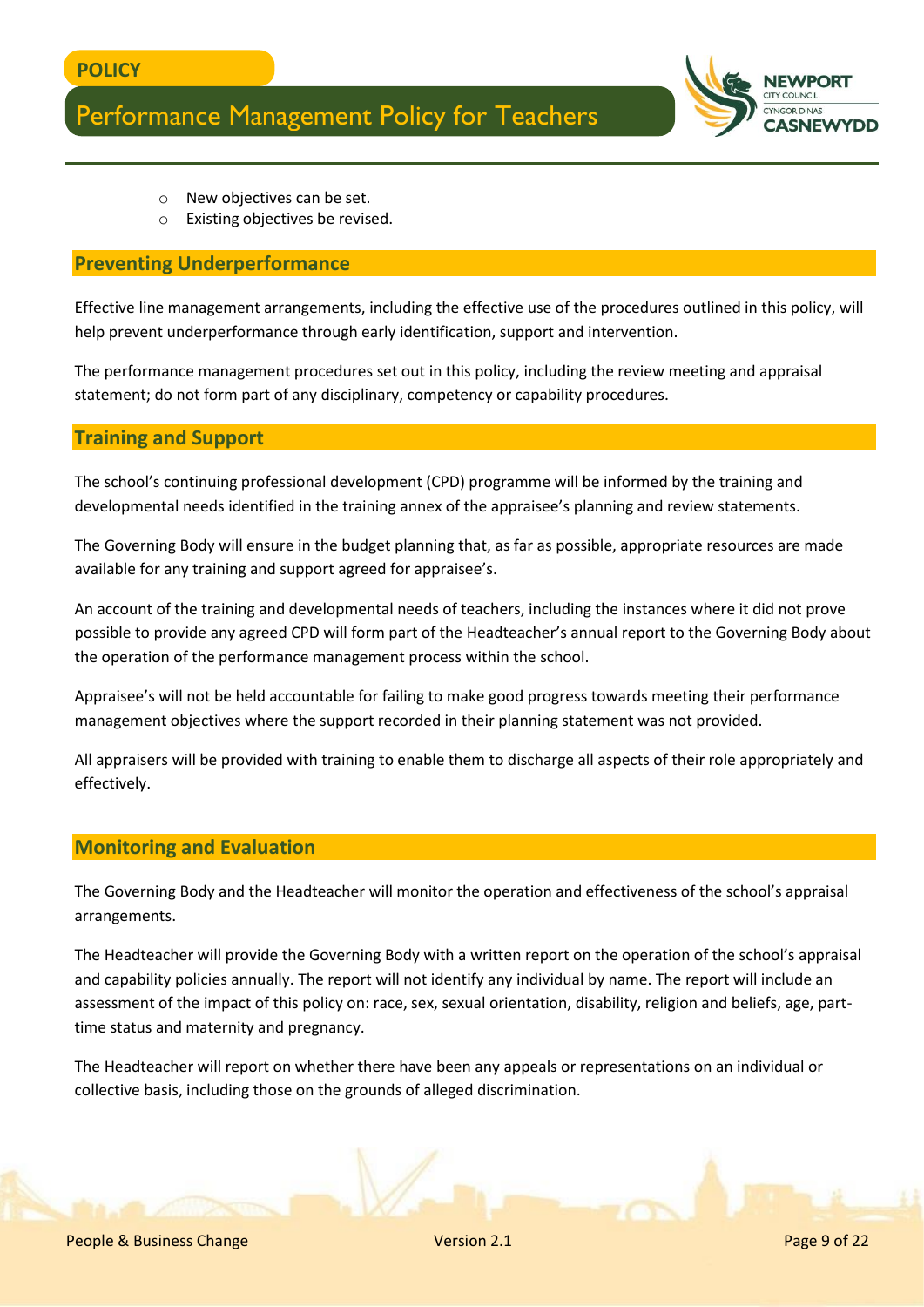

### **Annex A: Workload Impact Assessment Checklist**

| This policy has been assessed against the agreed system to monitor the workload and working hours of teachers and<br>the head teacher.                                                                             |        |
|--------------------------------------------------------------------------------------------------------------------------------------------------------------------------------------------------------------------|--------|
| This policy complies with and is consistent with the teachers' contractual entitlements.                                                                                                                           | $\Box$ |
| This policy and any related procedures were introduced following full consultation with the teacher trade unions.                                                                                                  |        |
| This policy and any related procedures include a specific statement regarding workload impact.                                                                                                                     | $\Box$ |
| This policy and related procedures will not add additional hours of working.                                                                                                                                       |        |
| This policy does not duplicate any other existing policy.                                                                                                                                                          |        |
| The resources necessary to support this policy, including staff time, any additional staffing and appropriate equipment,<br>have been identified.                                                                  | $\Box$ |
| The implementation of this policy will not result in any additional meetings/activities that have not been identified wit<br>the school calendar, published and revised in consultation with teacher trade unions. | $\Box$ |
| All staff (including the head teacher) will be trained to ensure that this policy and any related procedures are carried ou<br>without increasing workload burdens.                                                | $\Box$ |
| This policy and related procedures will be reviewed annually to ensure that additional workload burdens have not beer<br>added over time.                                                                          |        |
|                                                                                                                                                                                                                    | $\Box$ |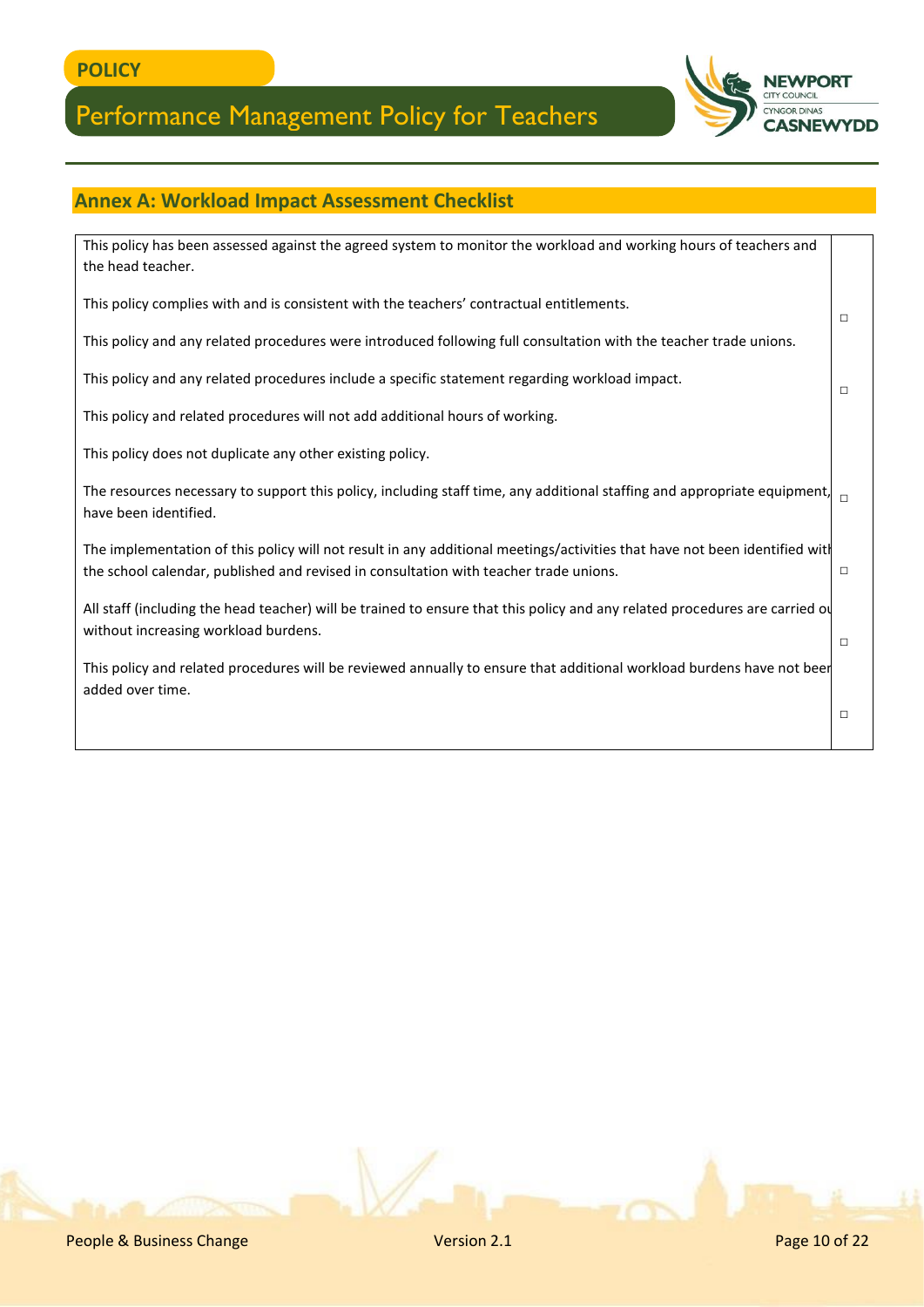

### **Annex B: Practise, Review and Development Record**

| <b>Practice, Review and Development</b> | Name: | From: | To: |
|-----------------------------------------|-------|-------|-----|
| Record                                  |       |       |     |
|                                         |       |       |     |

|            |                                                                                                                                                                                                                                                                                                                                                                                                                                                                                                                                                                                                                                      | Objective 1:            | <b>Objective 2:</b>     | <b>Objective 3:</b>  |
|------------|--------------------------------------------------------------------------------------------------------------------------------------------------------------------------------------------------------------------------------------------------------------------------------------------------------------------------------------------------------------------------------------------------------------------------------------------------------------------------------------------------------------------------------------------------------------------------------------------------------------------------------------|-------------------------|-------------------------|----------------------|
|            |                                                                                                                                                                                                                                                                                                                                                                                                                                                                                                                                                                                                                                      | Enter objective<br>here | Enter objective<br>here | Enter objective here |
| Planning   | What is the focus of my<br>$\bullet$<br>objectives - how do they<br>relate to school priorities?<br>What is the intended impact<br>$\bullet$<br>on my practice?<br>What do I need to find out -<br>$\bullet$<br>what do other people already<br>know about it?<br>What data and evidence will I<br>$\bullet$<br>make use of?<br>How will I use what I've found<br>$\bullet$<br>out to help me meet my<br>objectives?<br>What actions and/or<br>$\bullet$<br>professional development<br>activities am I planning?<br>What support will I need?<br>$\bullet$<br>How will I work with others to<br>$\bullet$<br>achieve my objectives? |                         |                         |                      |
| Monitoring | What progress am I making in<br>$\bullet$<br>meeting my objectives?<br>What impact has there so far<br>$\bullet$<br>been on my practice?<br>How do I know - what data<br>$\bullet$<br>and evidence am I using?<br>How are others involved in<br>$\bullet$<br>monitoring?                                                                                                                                                                                                                                                                                                                                                             |                         |                         |                      |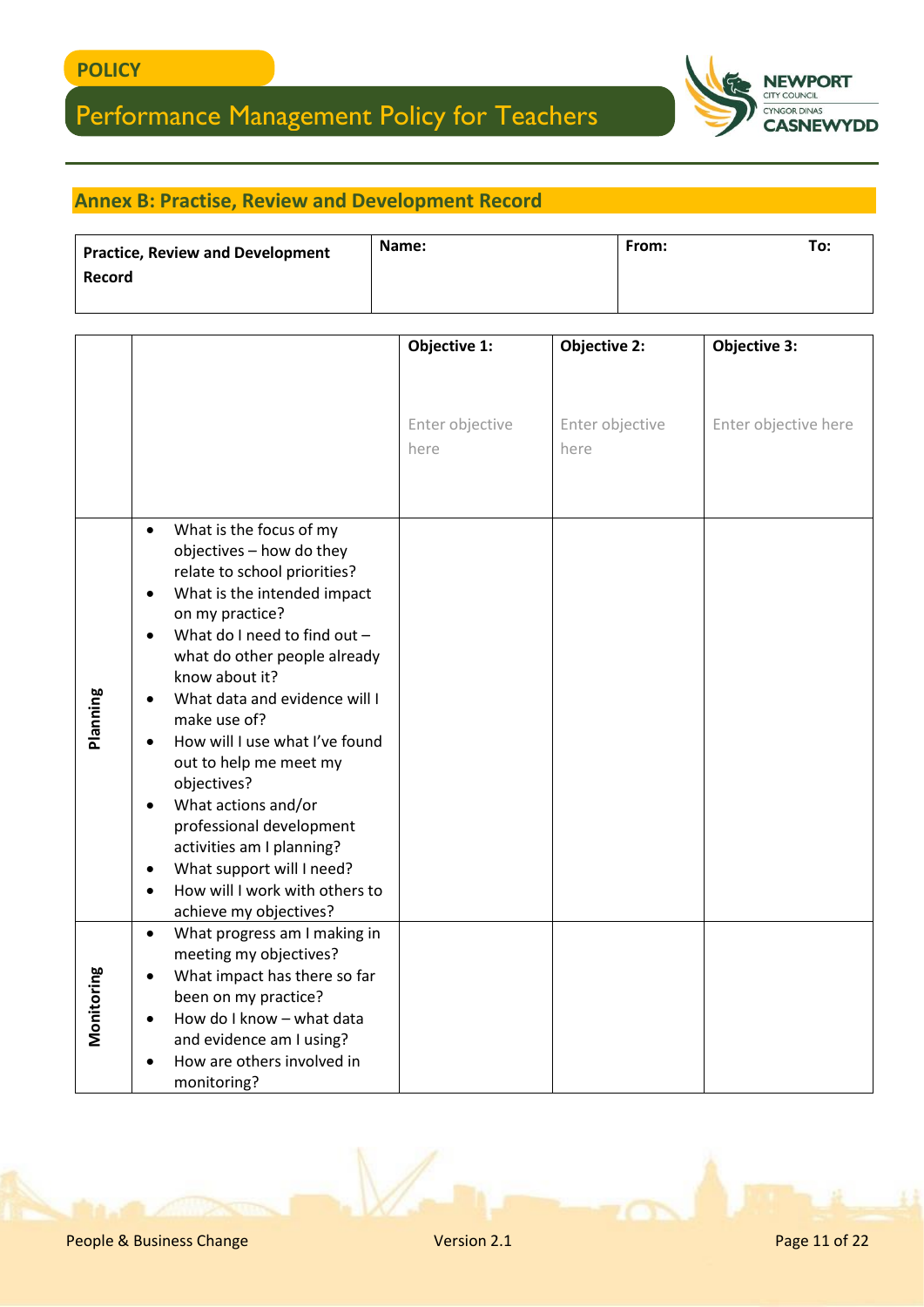

| Reviewing                                                                                                                                                                                                                                                                                                                                                                                                                                                                                                                                                                                                                                                                                                                                                                                                                                                                                                                  | How well have I met my<br>$\bullet$<br>objectives?<br>Are there any factors which<br>$\bullet$<br>have affected progress in<br>meeting my objectives?<br>What have I found out?<br>$\bullet$<br>What has been the impact on<br>$\bullet$<br>my practice and/or learner<br>outcomes?<br>How do I know - what data<br>and evidence am I using?<br>What professional<br>$\bullet$<br>development activities have I                                                                        |             |               |
|----------------------------------------------------------------------------------------------------------------------------------------------------------------------------------------------------------------------------------------------------------------------------------------------------------------------------------------------------------------------------------------------------------------------------------------------------------------------------------------------------------------------------------------------------------------------------------------------------------------------------------------------------------------------------------------------------------------------------------------------------------------------------------------------------------------------------------------------------------------------------------------------------------------------------|----------------------------------------------------------------------------------------------------------------------------------------------------------------------------------------------------------------------------------------------------------------------------------------------------------------------------------------------------------------------------------------------------------------------------------------------------------------------------------------|-------------|---------------|
|                                                                                                                                                                                                                                                                                                                                                                                                                                                                                                                                                                                                                                                                                                                                                                                                                                                                                                                            | undertaken?<br>What support has been<br>$\bullet$                                                                                                                                                                                                                                                                                                                                                                                                                                      |             |               |
|                                                                                                                                                                                                                                                                                                                                                                                                                                                                                                                                                                                                                                                                                                                                                                                                                                                                                                                            | provided to me?                                                                                                                                                                                                                                                                                                                                                                                                                                                                        |             |               |
|                                                                                                                                                                                                                                                                                                                                                                                                                                                                                                                                                                                                                                                                                                                                                                                                                                                                                                                            | Do I need any follow up<br>development?                                                                                                                                                                                                                                                                                                                                                                                                                                                |             |               |
| <b>Practice, Review and Development Record</b><br><b>Purpose of the PRD Record</b><br>The purpose of the PRD Record is to support practitioners in:<br>Meeting the requirements of the appraisal regulations to keep an up-to-date record of:<br>Their own assessment of their performance against their performance management objectives<br>$\circ$<br>Professional development undertaken or other support provided and how this is contributing to<br>$\circ$<br>the achievement of objectives<br>Any factors which the practitioner considers are affecting performance against the objectives<br>$\circ$<br>Reflecting regularly on their practice including the use of relevant data and evidence to review their<br>practice and identify priorities for professional development<br>Providing a focus for discussion during the planning, monitoring and reviewing stages of the performance<br>management cycle. |                                                                                                                                                                                                                                                                                                                                                                                                                                                                                        |             |               |
|                                                                                                                                                                                                                                                                                                                                                                                                                                                                                                                                                                                                                                                                                                                                                                                                                                                                                                                            | <b>Completing the PRD Record</b>                                                                                                                                                                                                                                                                                                                                                                                                                                                       |             |               |
|                                                                                                                                                                                                                                                                                                                                                                                                                                                                                                                                                                                                                                                                                                                                                                                                                                                                                                                            | The following guidance will assist practitioners in completing their PRD Record during the performance<br>management cycle. The guidance is intended to ensure the PRD Record supports the practitioner in their work<br>without being burdensome to complete. Practitioners are therefore encouraged to use the Professional Learning<br>Passport on the EWC website.<br>The PRD Record should be regularly updated - this does not need to be daily or even weekly but at key points |             |               |
| up-to-date.                                                                                                                                                                                                                                                                                                                                                                                                                                                                                                                                                                                                                                                                                                                                                                                                                                                                                                                | throughout the performance management cycle. In reflecting regularly on their practice, practitioners should use<br>their professional judgement to decide the points at which the record is updated so that it remains relevant and                                                                                                                                                                                                                                                   |             |               |
|                                                                                                                                                                                                                                                                                                                                                                                                                                                                                                                                                                                                                                                                                                                                                                                                                                                                                                                            | People & Business Change                                                                                                                                                                                                                                                                                                                                                                                                                                                               | Version 2.1 | Page 12 of 22 |

#### **Practice, Review and Development Record**

#### **Purpose of the PRD Record**

- Meeting the requirements of the appraisal regulations to keep an up-to-date record of:
	- o Their own assessment of their performance against their performance management objectives
	- o Professional development undertaken or other support provided and how this is contributing to the achievement of objectives
	- o Any factors which the practitioner considers are affecting performance against the objectives
- Reflecting regularly on their practice including the use of relevant data and evidence to review their practice and identify priorities for professional development
- Providing a focus for discussion during the planning, monitoring and reviewing stages of the performance management cycle.

#### **Completing the PRD Record**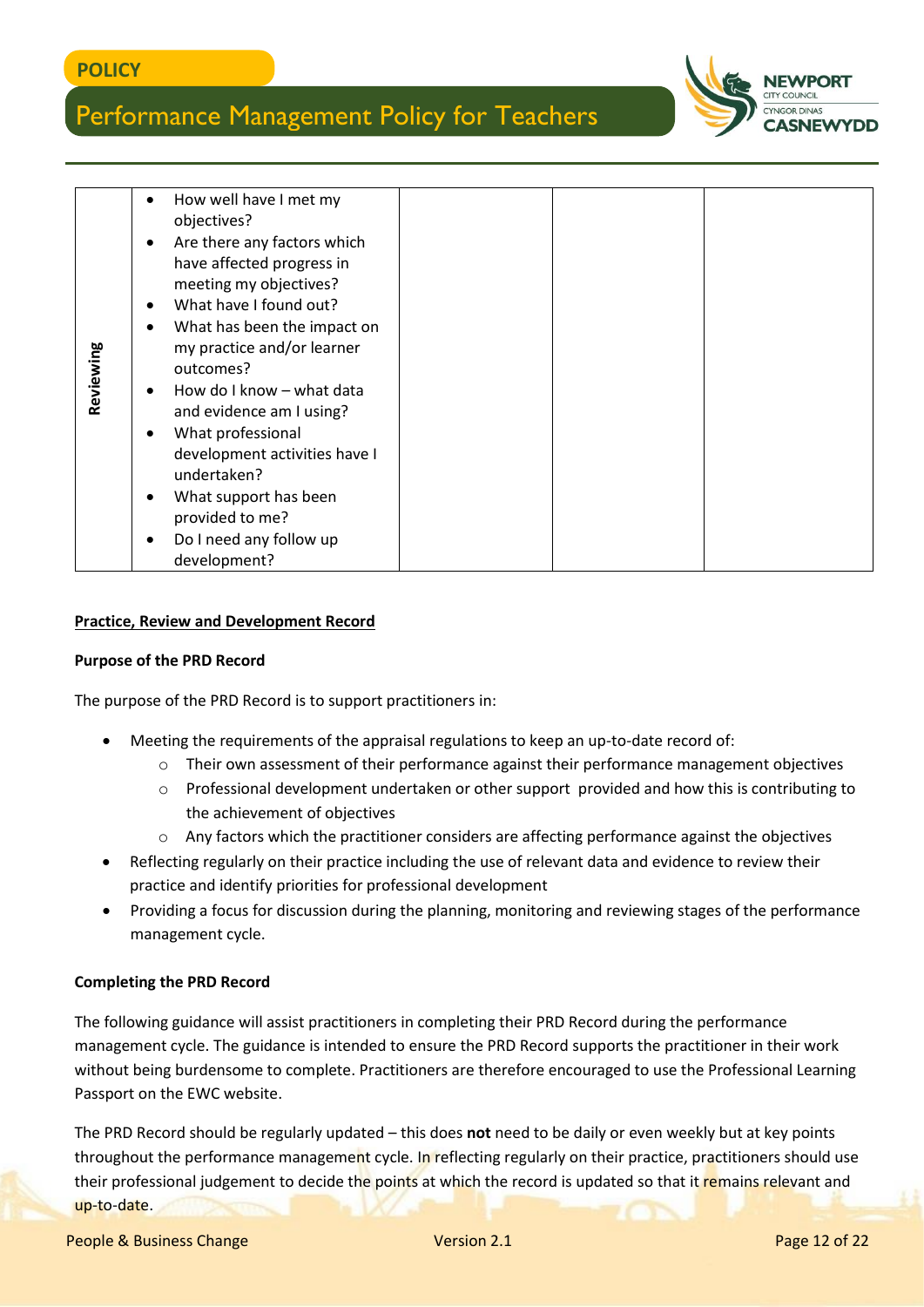

- The template makes provision for up to three objectives.
- The template is arranged to reflect the performance management cycle of planning, monitoring and reviewing. Each section has a number of 'prompts' designed to assist practitioners to reflect on key aspects of their practice and professional development. Practitioners may find it helpful to base their PRD records around answers to some or all of these prompts.
- Entries should be concise but sufficiently detailed to serve as a basis for discussion. Lengthy prose responses are not necessary and practitioners may choose to adopt a 'bullet point' style approach.
- It is recommended that the PRD Record is maintained in electronic form as this will facilitate easier amendment and updating.
- Where objectives are linked it may be more appropriate to 'write across' columns to avoid making duplicate entries.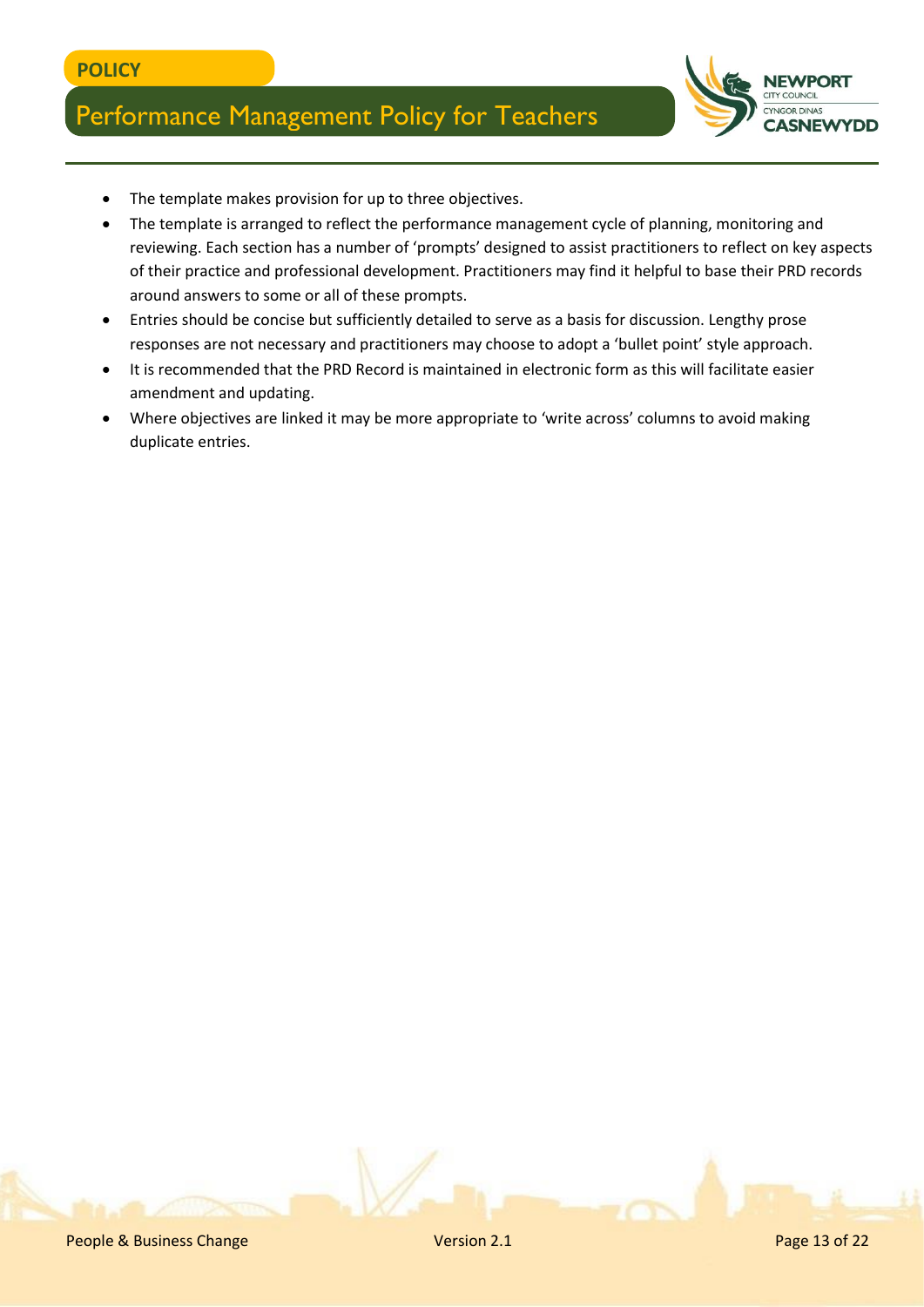

### **Annex C: Template – Performance Management Objectives**

Appraisee: ……………………………………………………………..

Period covered by objectives: ……………………………………… to ………………………………..

| <b>Objectives</b> | Objective 1:           | <b>Objective 2:</b>    | <b>Objective 3:</b>    |
|-------------------|------------------------|------------------------|------------------------|
|                   |                        |                        |                        |
|                   |                        |                        |                        |
|                   | [Enter objective here] | [Enter objective here] | [Enter objective here] |
| Professional      |                        |                        |                        |
| development       |                        |                        |                        |
| and/or support    |                        |                        |                        |
| required to meet  |                        |                        |                        |
| objectives        |                        |                        |                        |
|                   |                        |                        |                        |
| Monitoring        |                        |                        |                        |
| procedures to be  |                        |                        |                        |
| used              |                        |                        |                        |
| Relevant data     |                        |                        |                        |
| and/or            |                        |                        |                        |
| information to be |                        |                        |                        |
| used              |                        |                        |                        |
|                   |                        |                        |                        |

Date of planning meeting: …………………………………….

Appraisee comments (where required):

Appraiser: ……………………………………………… Date: ……………………….

| Date: |  |  |
|-------|--|--|
|       |  |  |

Appraisee: ……………………………………………………

| Date: |  |  |  |
|-------|--|--|--|
|-------|--|--|--|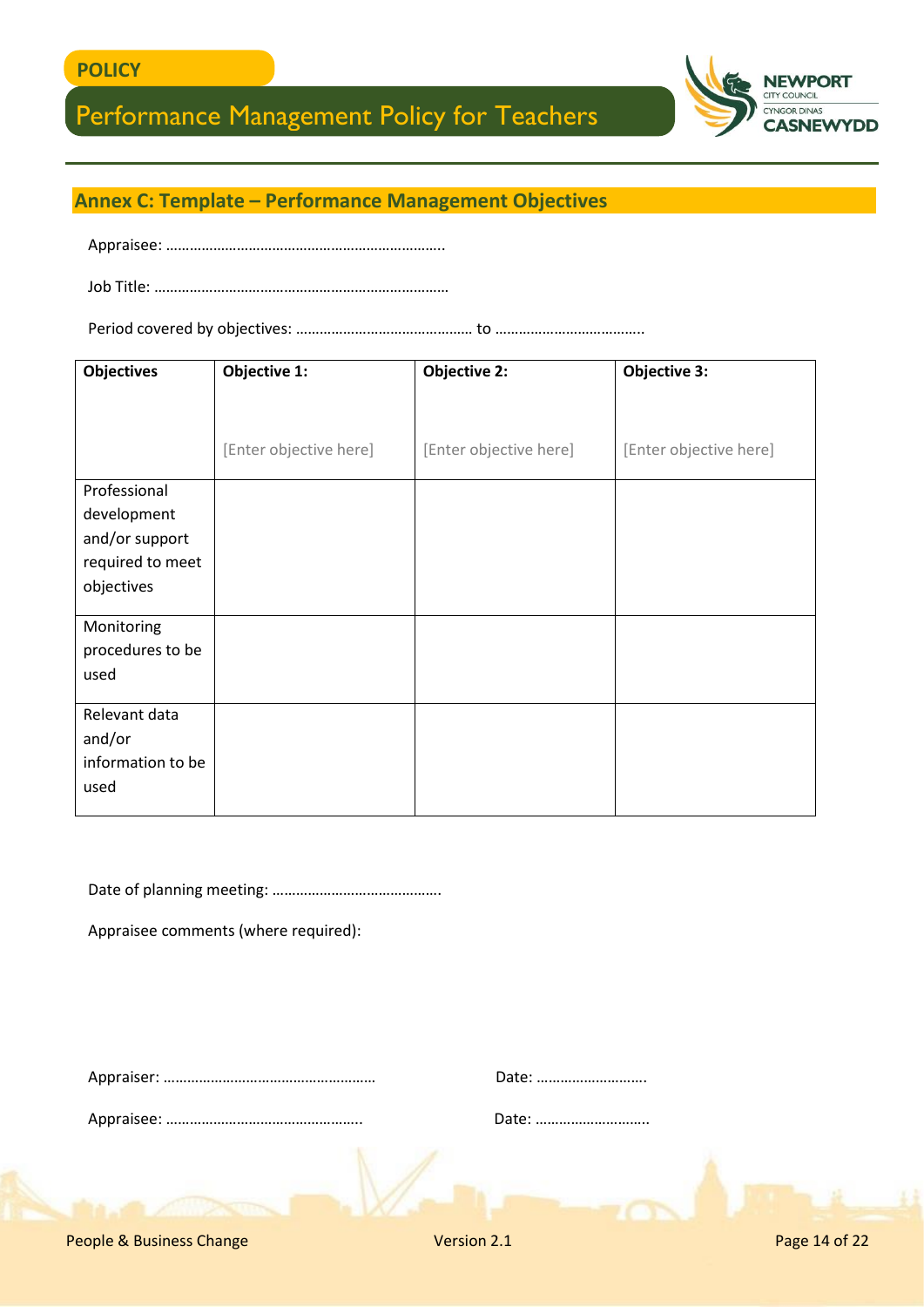



### **Annex D: Template – Appraisal Review Statement**

Appraisee: ………………………………………………………

Job Title: …………………………………………………………

**1. The extent to which the objectives have been met:**

#### **2. Overall performance**

Determination of successful overall performance considered against the relevant professional standards as a whole:

#### **3. Development needs**

Details of any identified need for additional support, training or development and how this may be met (if applicable):

#### **4. Pay progression**

Recommendation on pay progression (where applicable):

See separate Annex E

#### **5. Appraisee comments (where applicable):**

Appraiser: …………………………………………….. Date: …………...........

Appraisee: ……………………………………………. Date: ………………….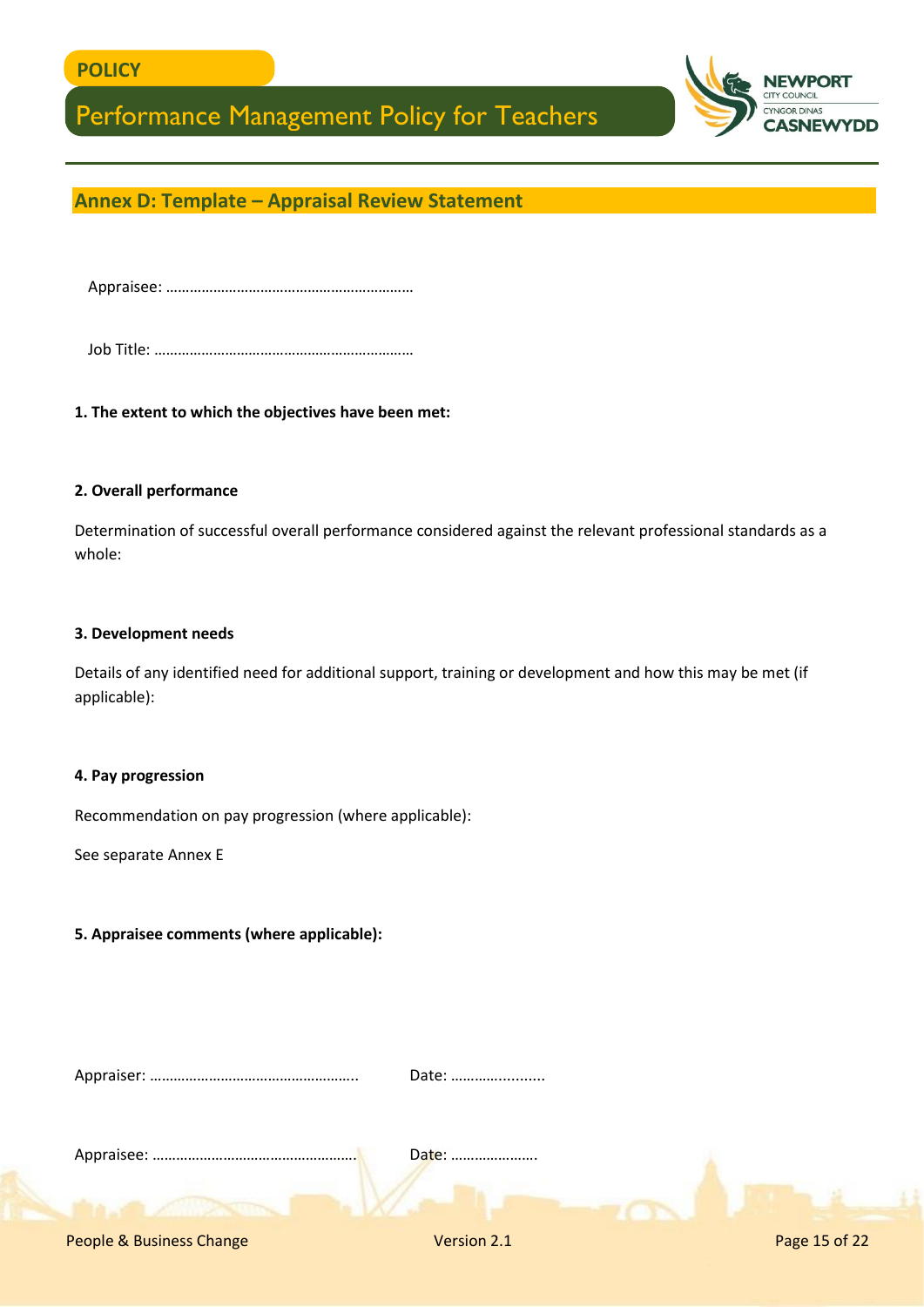

### **Annex E: Pay Progression Recommendation Template**

Date of Pay Progression Recommendation …………………………………….

Appraiser: ……………………………………………………

Appraisee: …………………………………………………..

Recommendation for pay progression\*:

Along the main pay range (MPR) to point……..

To the upper pay range (UPR) ……..

Along the pay range for leading practitioners to point …….

Along the unqualified teacher range (UTR) to point ………

Along the leadership group pay spine to point ………….

\* complete as appropriate

Performance Management/Appraisal Details\*

Period covered by the Appraisal Statement …………….

Schools covered by Appraisal Statements ……………….

#### Declaration

In accordance with the requirement of **The School Teacher Appraisal (Wales) Regulations 2011**, and having regard to the relevant appraisal statements, I recommend that ……………………should progress in to ……………………….

Appraiser (signature): …………………………………………………………………

Appraisee (signature): …………………………………………………………………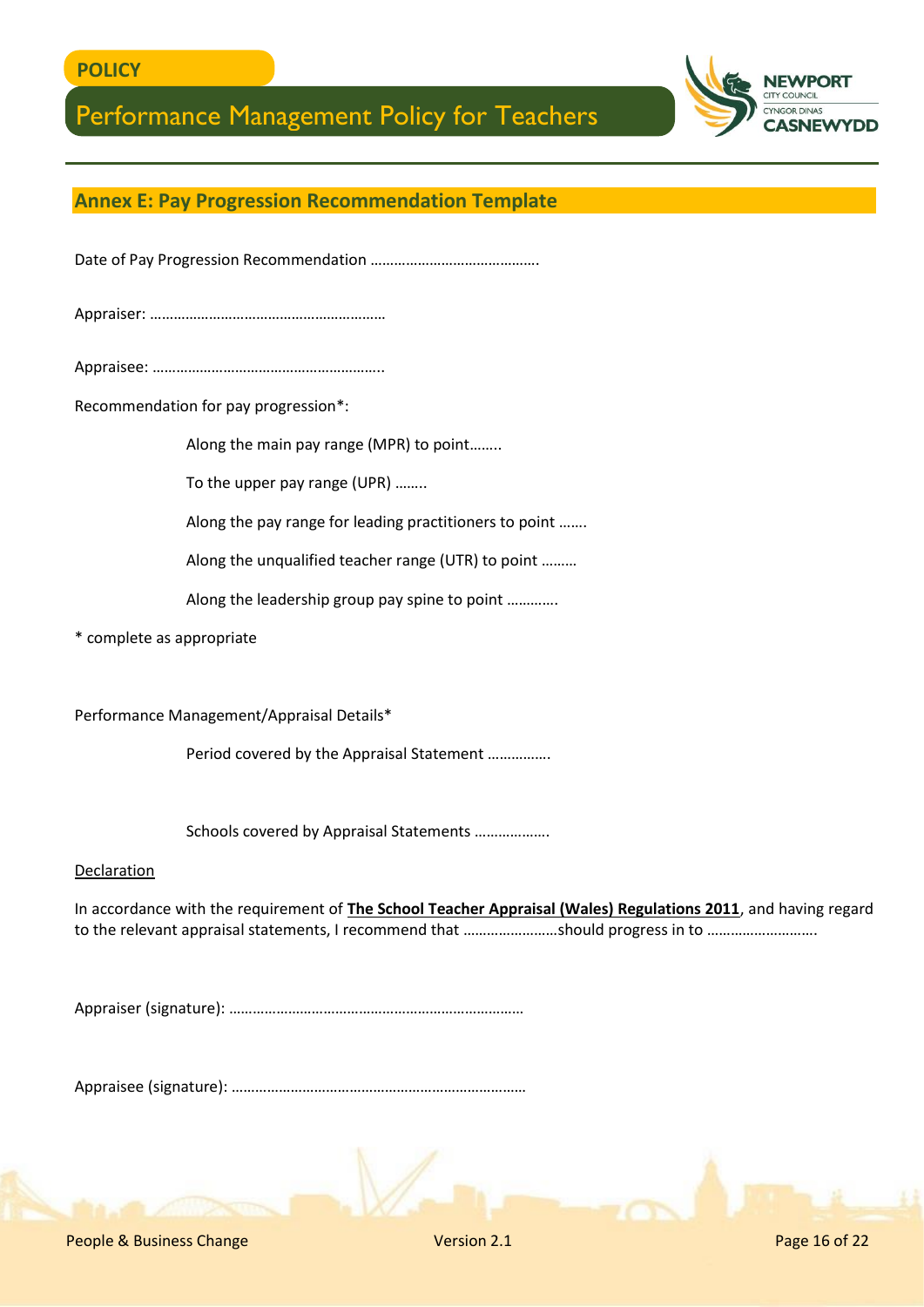

#### **Annex F: The Performance Management Plan – Guidance**

The appraiser(s) will meet with the teacher /Headteacher at the start of the cycle to plan and prepare for the annual appraisal. This meeting may be combined with the review meeting held at the end of the previous cycle.

The meeting will seek to agree the following:

- The objectives for the cycle and professional development activities to support achievement of the objectives.
- The objectives will be challenging, realistic, achievable, time-bound, fair and equitable in relation to teachers with similar roles, responsibilities and experiences and aspirations.
- The agreed objectives will have regard to what can reasonably be expected of any teacher or the head teacher
- Objectives may be revised by the appraiser in exceptional circumstances and the reasons must be recorded. Additionally, objections may be recorded by the appraisee.
- A record of the planning meeting will be kept by the appraiser and appraisee.

#### **Teaching Observation and Classroom Protocols**

As outlined by Welsh Government*, "Classroom observation is a key element of school improvement strategies to raise standards and improve learner outcomes through the development of high quality teaching and learning. As such, observation needs to be considered as an entitlement for practitioners and form an integral part of their professional development activities."*

The Governing Body is committed to ensuring that classroom observation is developmental and supportive and that those involved in the process will:

- Carry out the role with professionalism, integrity and courtesy
- Evaluate objectively
- Report accurately and fairly
- Respect the confidentiality of the information gained

There will be no observations in addition to those agreed for performance management purposes in the planning meeting other than in the following circumstances:

- During an Estyn Inspection
- By Estyn in circumstances where an inspection report categorises a school as requiring significant improvement or special measures
- Where staff voluntarily initiate developmental peer observations
- A teacher becoming subject to capability procedures

For teachers, a minimum of one full lesson observation will be carried out per year by the appraiser, possibly supplemented by any further observation of a whole or part lesson, which is agreed to be useful for developmental purposes.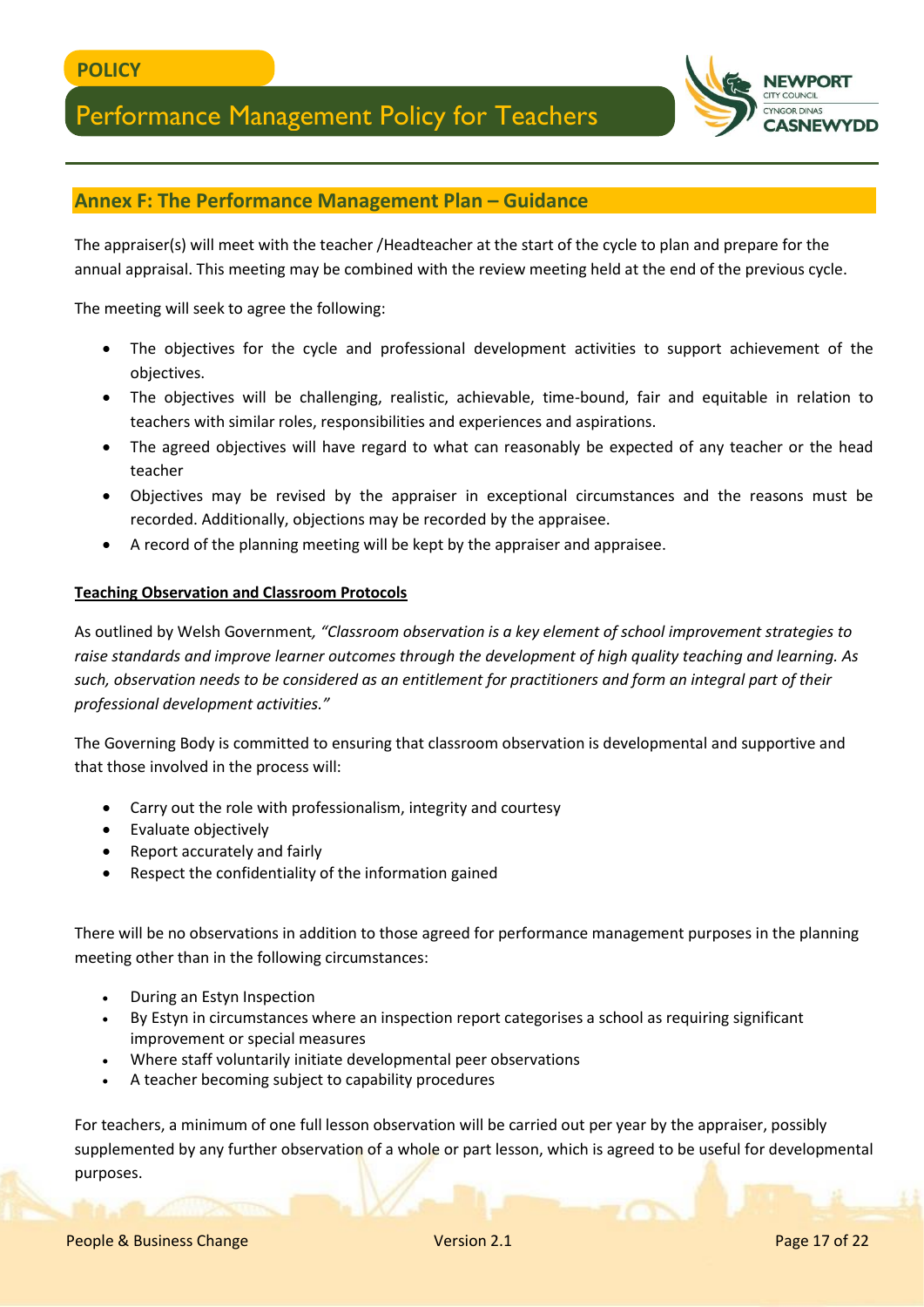

Observations will generally be carried out by the appraiser, but it may include observation undertaken by others who have appropriate professional expertise, usually a member of the senior leadership team. Such occurrences will already have been agreed in advance with the teacher, and included in the planning statement.

Information arising from these lesson observations can be used to support general school self-evaluation, helping to identify general whole school improvement priorities.

Observations for performance management purposes can only be carried out by a person holding Qualified Teacher Status.

Observation should take place during lessons and activities that have been agreed in advance with notice of at least 5 school days. Verbal feedback should be given as soon as possible after the observation, and no later than by the end of the next school day. A short, written record of the observation should also be provided noting the focus of the observation, what was learnt from the observation, the feedback given and any subsequent action points.

The record of the observation should be given to the teacher within 5 school days of the observation and the teacher should record any comments that they may have on the record of observation. A copy should be retained by the appraiser, head teacher and teacher.

Neither pupils nor governors will undertake observations for performance management purposes.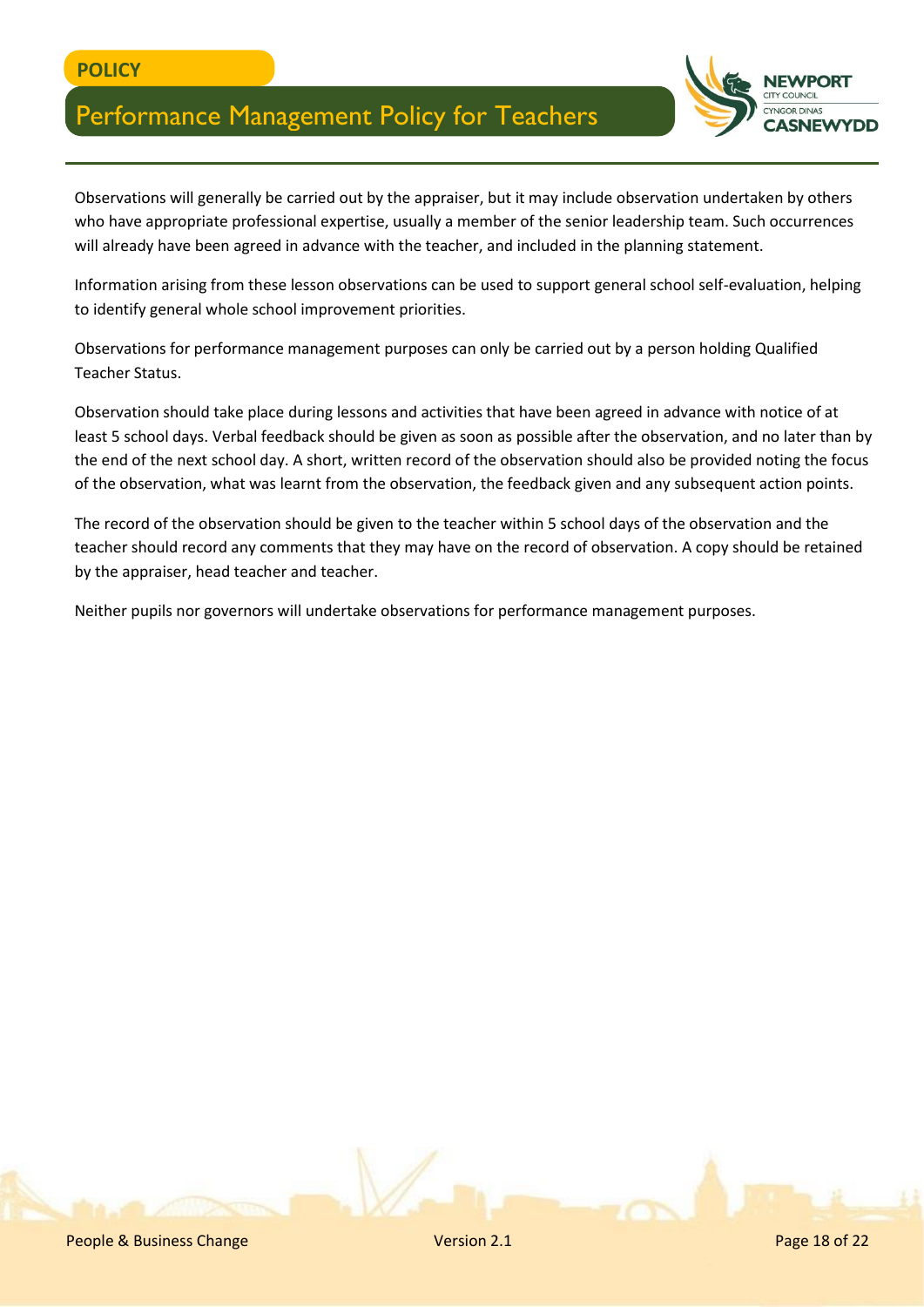

### **Annex G: Lesson Observation Feedback Template**

STRENGTHS:

AREAS FOR DEVELOPMENT:

TEACHER'S COMMENTS:

Observer (signature): ……………………………………………

Appraisee (signature): ……………………………………………..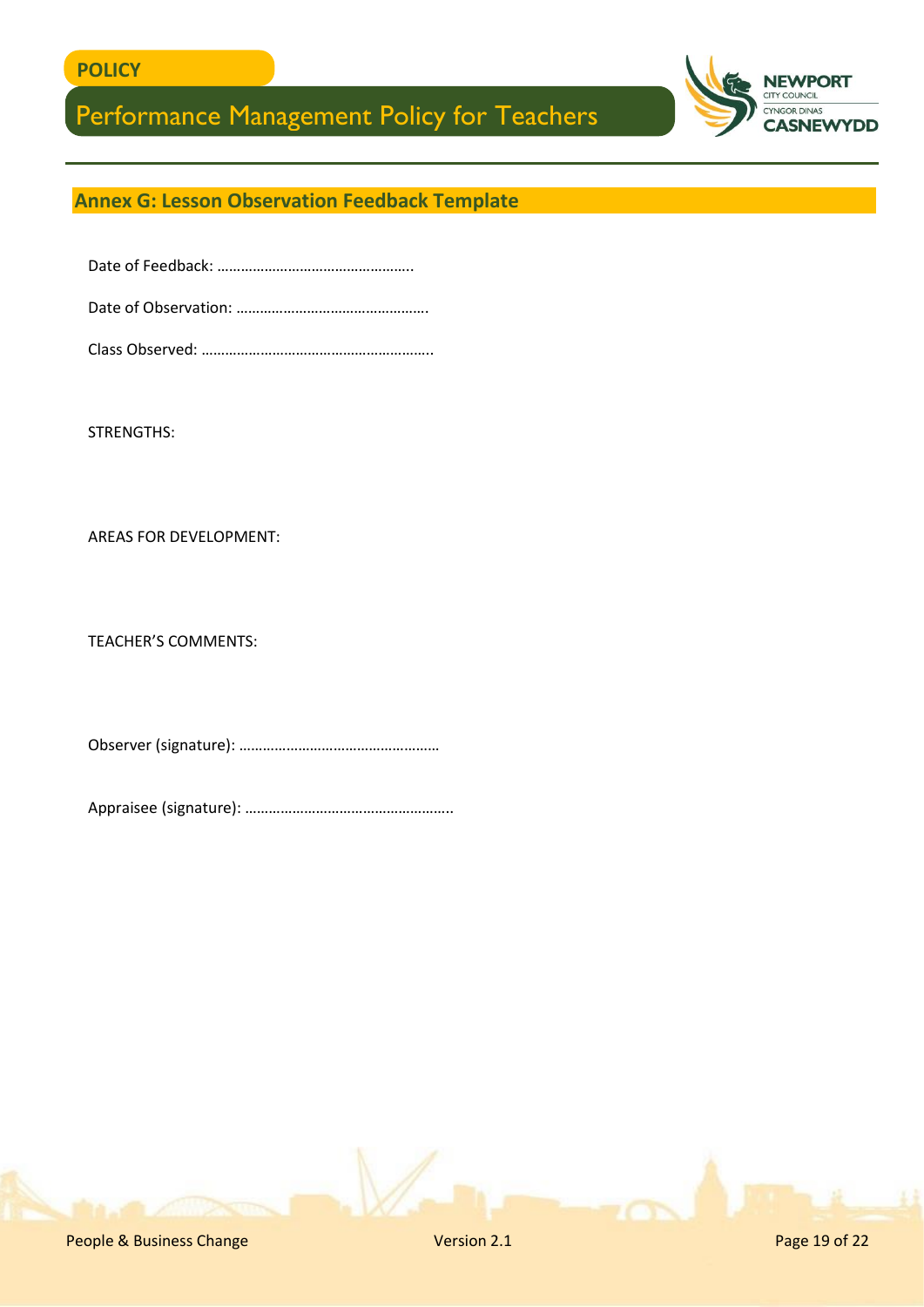

### **Annex H: Welsh Government Guidance on Classroom Observation**

#### Classroom Observation – Purpose and protocols

Classroom observation can be an important tool in raising standards through supporting practitioners in sharing and developing their skills and so improving outcomes for learners. Whilst there is no upper limit placed on the number of occasions in which observation may take place it is essential that the emphasis is firmly placed on the quality of experience rather than quantity.

To ensure that observation is purposeful, supportive and developmental, all those involved in arranging carrying out, or participating in observation should observe the following guidance which sets out the purpose and protocols that characterise effective practice.

#### What is meant by 'Classroom Observation'?

'Classroom observation' refers to all occasions when learning and/or teaching activities are observed for a specific purpose by someone other than the class teacher and support staff normally attached to the class.

#### Principles and protocols

Classroom Observation should observe the following principles:

- All those involved in each observation should have a shared understanding of its specific purpose. Disputes about observation procedures etc. should be dealt with through the school's established issue resolution processes and/or recognised collective issue resolution processes where applicable.
- Where practicable and appropriate efforts should be made to combine observations for different purposes so that the most efficient use is made of opportunities for classroom observation.
- Careful thought should be given to the choice of observer so it reflects the purpose of the observation.
- Observation should support and develop teaching and learning there should be minimal disruption to normal classroom activity.
- Observation arrangements should be planned in advance so those involved have adequate notice.
- Observation should be objective, developmental and supportive and conducted with professionalism, integrity and courtesy.
- Successful observation requires preparation and appropriate consideration.
- As part of the school's overall arrangements for classroom observation those involved in the observation should seek to agree in advance the nature and timing of any feedback to be provided and with whom it is to be shared.
- Planning and feedback arrangements should take account of directed time and statutory terms and conditions of employment.

In addition, for observation involving judgements on the performance of individual practitioners, the following principles should also apply:

- Only a person holding QTS can carry out observation of teaching for the purpose of teachers' performance management (including NQT and GTP assessment) and as part of Capability procedures.
- The nature, purpose and amount of observation, as well as the areas to be focussed on should be determined at a planning meeting.
- The scope of teaching observed will need to be well balanced to reflect the range of a teacher's work, but should not be excessive in total.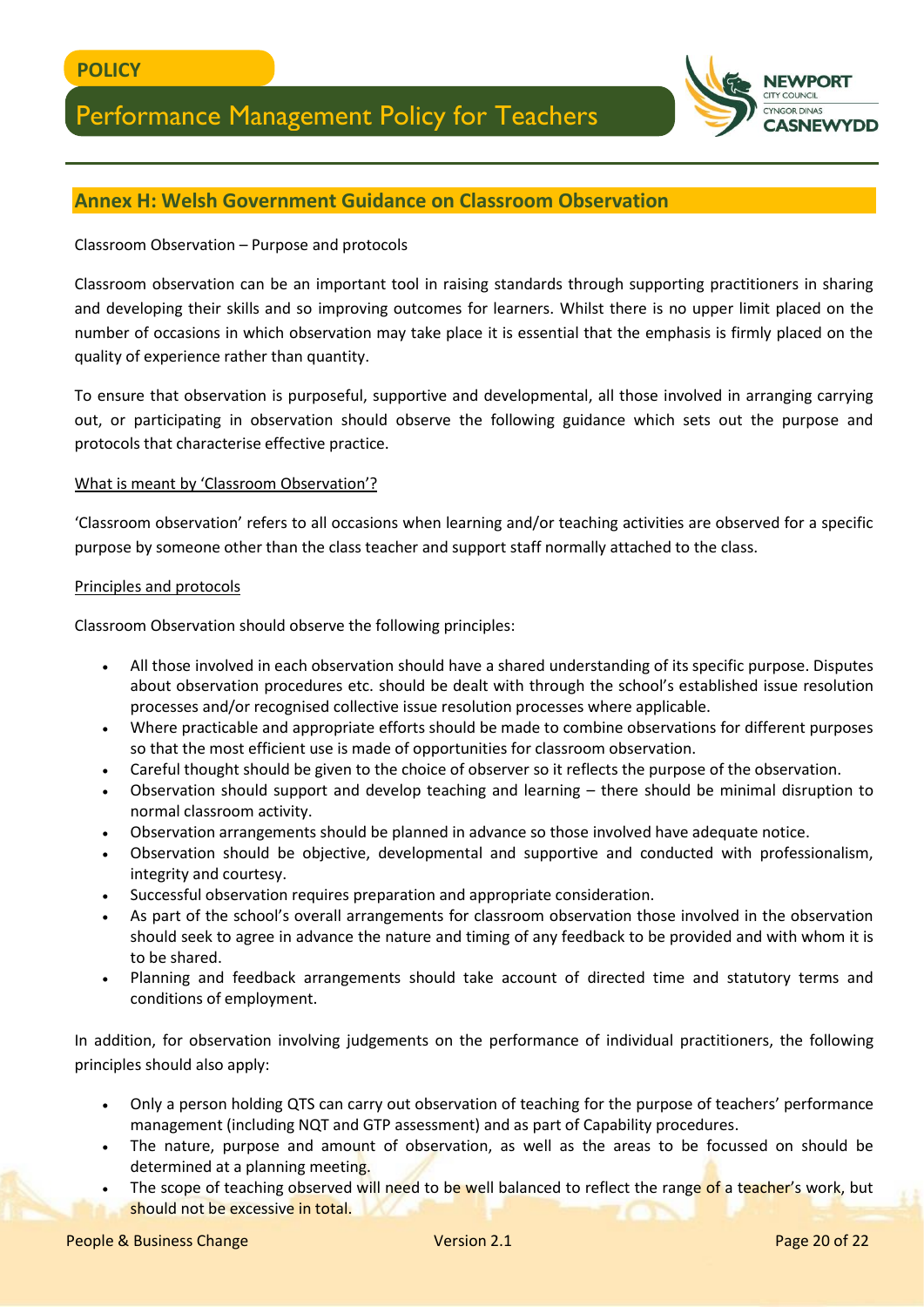

- It is important that total time of observation is limited to no more than that required to form sound and evidenced judgements as frequent observation sessions are disruptive and counter productive.
- Careful consideration is required at the planning meeting of the timing and number of observation sessions to be carried out during the academic year. This consideration should also include the requirements of the appraiser to adequately prepare, carry out and report back on each session. In order to reduce bureaucracy in schools some appraisers, for example, find it helpful to link each session to natural breaks in the academic year such as terms.
- At least 5 working days' notice should be given of observation for these purposes.
- It is important that the observed sessions should proceed in as normal an atmosphere as possible.
- Constructive oral feedback should always be provided as soon as possible after the observation and confirmed in writing within 5 working days. Teachers should be given the opportunity to add their own written comments to this feedback.
- All those with access to information gained from the process should respect its confidentiality and ensure that the provisions of the Data Protection Act 1998 must be followed at all times.

#### Purposes of Classroom Observation

The purposes of observation can be grouped under the following areas - these are not necessarily exhaustive or exclusive:

- 1. To observe the learning of individual learners and/or groups of learners, for example:
	- Tracking progress of individuals and/or groups across the curriculum
	- Learners' experiences in different settings
	- Awareness-raising for Governors
- 2. As part of continuing professional development, for example:
	- Sharing effective practice
	- Shared learning and collaborative development
	- Peer observation
	- As part of coaching and mentoring arrangements
	- Specialist guidance or advice such as on teaching techniques, curriculum areas, use of ICT equipment, etc.

#### 3. To monitor the quality of teaching, including:

- As part of the annual performance management cycle as defined in the school's Performance Management Policy
- As part of capability procedures as defined in the school's Capability Policy
- As part of the statutory induction process for newly qualified teachers (NQTs) as defined in Welsh Government regulations and guidance
- As part of the Graduate Teacher Programme (or other teacher entry programmes) as defined in Welsh Government regulations and guidance
- For the purposes of making judgements about teaching and learning in the school as a whole
- As part of inspection arrangements